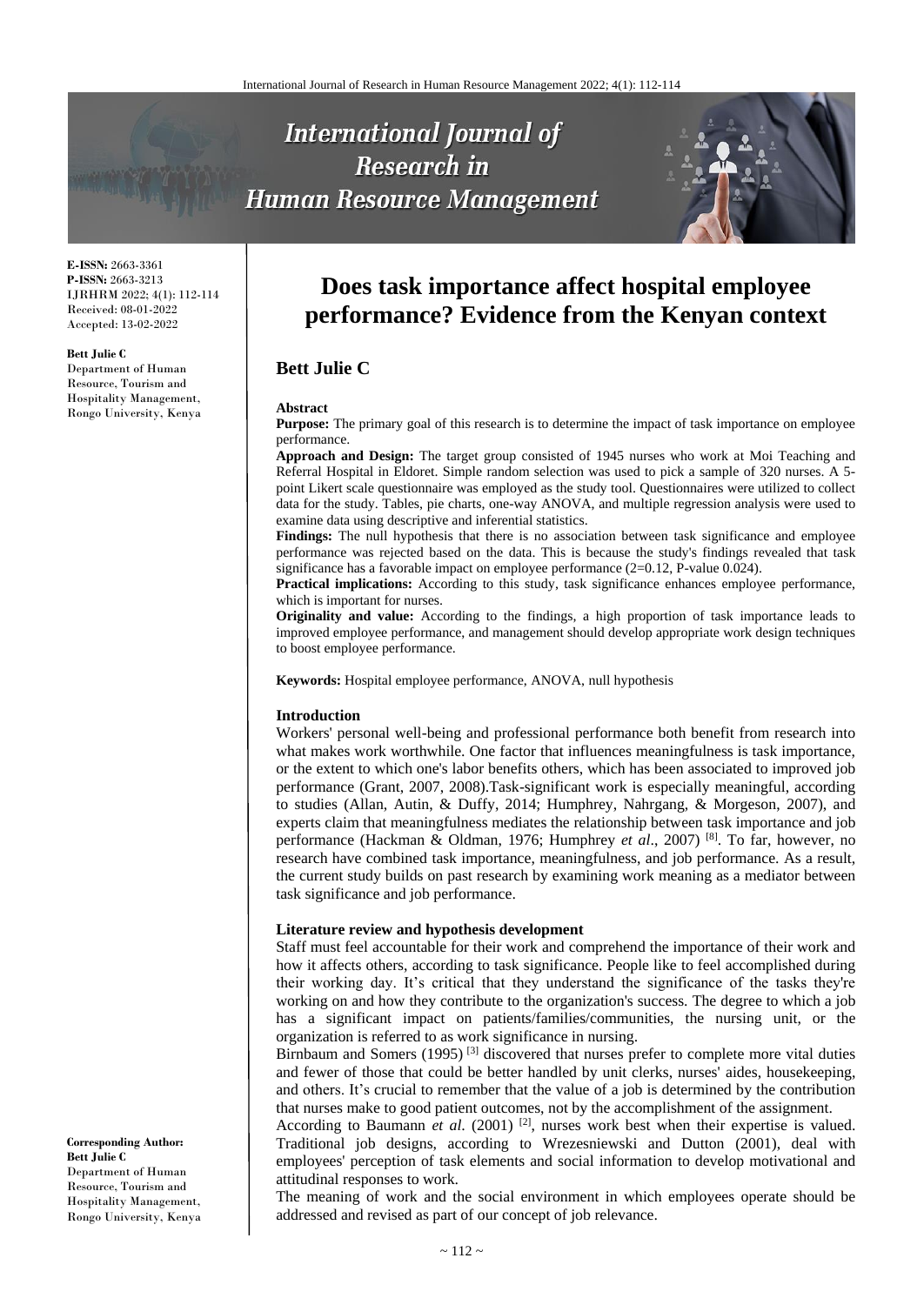Employees' view of the purpose of their work and role identity is linked by the meaning of work. Wrezesniewski and Dutton (2001) propose job crafting as a way for redefining the job's purpose and consequently the meaning of employment.

# **Methodology and procedures**

Both qualitative and quantitative research was used in the study. A descriptive study was also conducted to determine and describe job design methodologies and levels of work performance among healthcare workers. The total number of nurses in this study was 1945. (MTRH database, 2012). Because the population was under 10,000, a sample of 320 nurses was chosen. According to Mugenda & Mugenda  $(2003)$ <sup>[13]</sup>, the sample was calculated using a formula. The population in this study is 1945; hence the formula for a population of 10,000 or less was utilized. There were two portions of the questionnaires that were used.

#### **Results and Discussion Demographics**

|  |  |  | Table 1: Gender of job Delivery |
|--|--|--|---------------------------------|
|--|--|--|---------------------------------|

|                    |        | I am satisfied with my job delivery |    |                       |  |  |  |  |  |
|--------------------|--------|-------------------------------------|----|-----------------------|--|--|--|--|--|
|                    |        | Disagree Neutral   Agree            |    | <b>Strongly Agree</b> |  |  |  |  |  |
| Female             |        |                                     |    |                       |  |  |  |  |  |
| Male               |        |                                     | 30 | 150                   |  |  |  |  |  |
| Pearson Chi-Square | 16.947 |                                     |    |                       |  |  |  |  |  |
| P-Value            | 0.002  |                                     |    |                       |  |  |  |  |  |

**Source:** (Survey study, 2022)

# **Task significance**

To determine the effect of work significance, the researcher used numerous criteria, including the job offering acknowledgement and recognition from others, the job providing the possibility for social integration, and the job affecting many people. The table below shows the results.

|  |  |  | <b>Table 2:</b> Task Significance |  |  |  |
|--|--|--|-----------------------------------|--|--|--|
|--|--|--|-----------------------------------|--|--|--|

|                                                                  | <b>SA</b>                                         |                             | D             | <b>SD</b>     |                                                    |      | Mean  Skewness   Kurtosis |          |
|------------------------------------------------------------------|---------------------------------------------------|-----------------------------|---------------|---------------|----------------------------------------------------|------|---------------------------|----------|
|                                                                  | $\frac{0}{0}$                                     | $\frac{9}{6}$ $\frac{9}{6}$ | $\frac{0}{0}$ | $\frac{0}{0}$ | S.D                                                |      |                           |          |
| My employment gives others with acknowledgement and recognition. | $\left  22.4 \right  68.7 \left  7.5 \right  1.5$ |                             |               |               | $0.851 \, 4.76$                                    |      | 7.447                     | 54.557   |
| My employment allows me to communicate with other people.        | 82.1 14.9                                         |                             |               |               | 0.882                                              | 4.8  | $-2.225$                  | 4.328    |
| To others, what I accomplish is insignificant and unimportant.   | 4.5                                               |                             |               |               | $\vert 1.5 \vert 31.3 \vert 7.5 \vert 1.001 \vert$ | 1.49 | 2.647                     | 7.938    |
| My work makes me proud in front of others.                       |                                                   |                             |               |               | 4.5 1.5 14.9 74.6 0.997                            | 1.43 | 2.546                     | 5.713    |
| Task significance mean                                           |                                                   |                             |               |               |                                                    | 3.87 | 0.453                     | $-0.561$ |

**Source:** (Survey Data, 2022)

According to the results, 22.4 percent strongly agreed that a good work should provide appreciation and recognition from others to boost performance in any firm, whereas 9.0 percent disagreed. Is relevant at MTRH based on these findings? Nurses are motivated to enhance their performance when they are recognized and recognized.

According to the findings, 82.1 percent of respondents strongly agreed that their profession allowed them to

communicate with others. Only 3.0 percent of respondents disagreed, while 14.1 percent agreed. This discovery suggests that MTRH nurses have jobs that allow them to interact with one another. As a result of interaction m, more ll is tied to coworkers, which increases job performance. When asked if the job affected many individuals, 77.6% strongly disagreed, 7.5 percent disagreed, and only 10.5 percent did not believe that nurses in MTRH were affected.

| <b>Table 3: Coefficient of Estimates</b> |
|------------------------------------------|
|------------------------------------------|

|                                          | <b>Standardized Coefficients</b><br><b>Unstandardized Coefficients</b> |                   |          |          | <b>Collinearity</b> |                  |             |
|------------------------------------------|------------------------------------------------------------------------|-------------------|----------|----------|---------------------|------------------|-------------|
|                                          |                                                                        | <b>Std. Error</b> | Beta     |          | Sig.                | <b>Tolerance</b> | <b>VIEW</b> |
| (Constant)                               | 3.774                                                                  | 0.275             |          | 13.702   | 0.000               | .497             | 2.012       |
| Skills $(\beta_1)$                       | $-0.456$                                                               | 0.066             | $-0.422$ | $-6.934$ | 0.000               | .786             | 1.272       |
| Tasks significant                        | 0.051                                                                  | 0.052             | 0.054    | 0.988    | 0.324               | .787             | .271        |
| Dependent Variable: Employee Performance |                                                                        |                   |          |          |                     |                  |             |

**Source:** (Survey Study, 2022)

# **Conclusion and suggestions**

The study discovered empirical evidence to support the notion that employees' performance is significantly and positively connected to their perceived systematic application of Job Design.

It is more likely that systematic application of Job Design has a good and significant impact on a company's employees' performance. These findings empirically support the theoretical reasons advanced by Al-Ahmadi (2009), Ivancevich (1998), Kahya (2007) <sup>[11]</sup>, Garg & Rastogi (2006) [6] , Aswathappa (2006), Mathis and Jackson (2003) <sup>[12]</sup>, Campion *et al.* (2005)<sup>[4]</sup>, and Perry *et al.* (2006)<sup>[15]</sup>.

Traditional health-care delivery methods cannot and should not be perpetuated, especially when substantial nursing shortages loom and evidence suggests that health professionals are underutilized. We must support job redesign activities targeted at improving nurse roles,

reducing role ambiguity and tension, increasing job satisfaction and motivation, fostering high-quality work performance, and promoting effective care delivery.

# **References**

- 1. Ahmdi K, Alireza K. Stress and Employee Performance among Air Force, 2007.
- 2. Baumann A, O'Brien-Palls L, Armstrong-Stassen M, Blythe J, Bourbonnais R, *et al*. Commitment and care: The benefits of a healthy workplace for nurses, their patients and the system, a policy synthesis. Ottawa: Canadian Health Services Research Foundation, 2001.
- 3. Birnbaum D, Somers MJ. Another look at work design in hospitals: Redesigning the work roles of nurses. Journal of Health Human Service Administration. 1995;17:303-316.
- 4. Campion MA, Mumford TV, Morgeson FP, Nahrgang